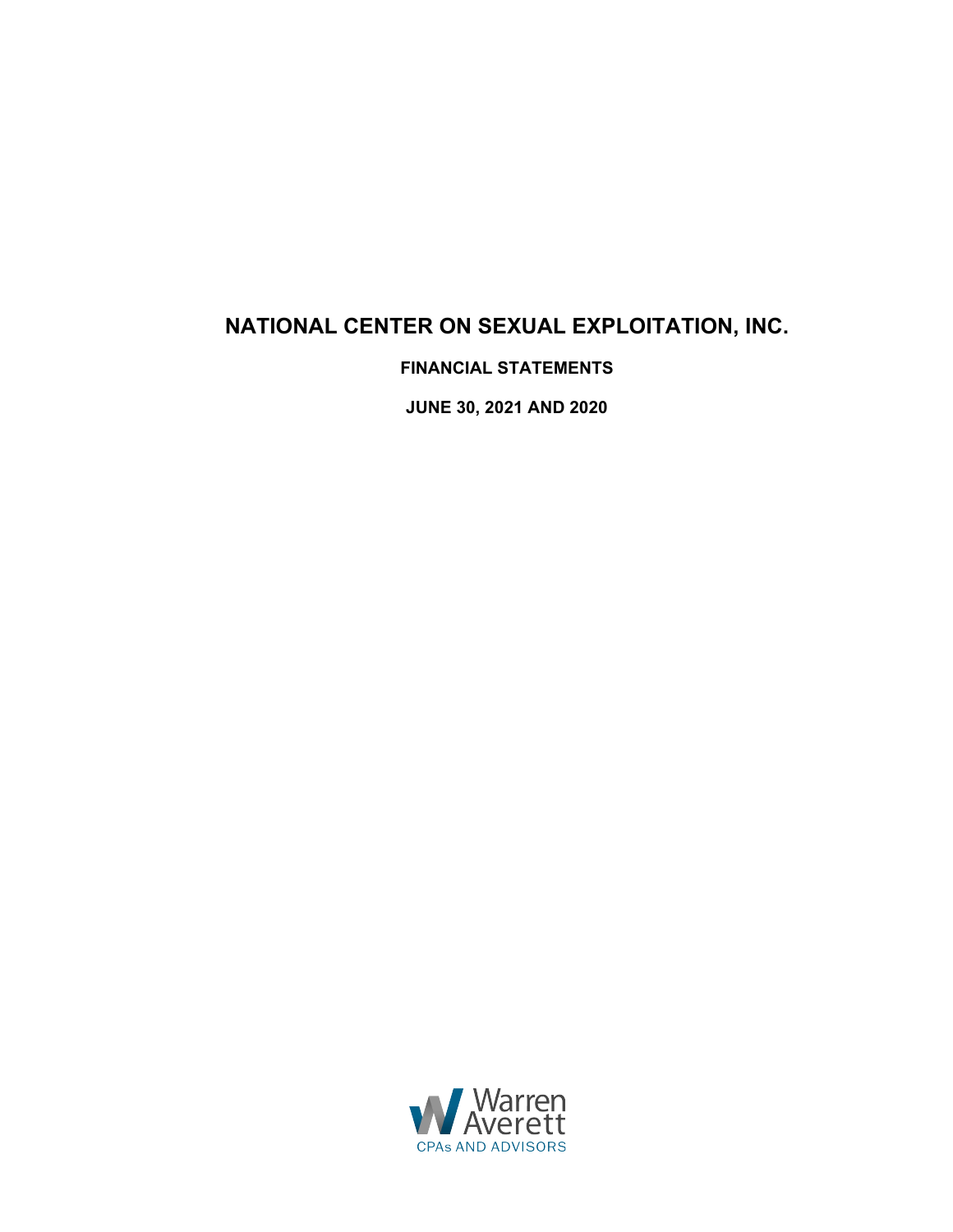# **NATIONAL CENTER ON SEXUAL EXPLOITATION, INC. TABLE OF CONTENTS JUNE 30, 2021 AND 2020**

| <b>INDEPENDENT AUDITORS' REPORT</b>                         |                |
|-------------------------------------------------------------|----------------|
| <b>FINANCIAL STATEMENTS</b>                                 |                |
| <b>Statements of Financial Position</b>                     | 3              |
| <b>Statements of Activities</b>                             | 4              |
| Statement of Functional Expenses - Year Ended June 30, 2021 | 5              |
| Statement of Functional Expenses - Year Ended June 30, 2020 | 6              |
| <b>Statements of Cash Flows</b>                             | $\overline{7}$ |
| Notes to the Financial Statements                           | 8              |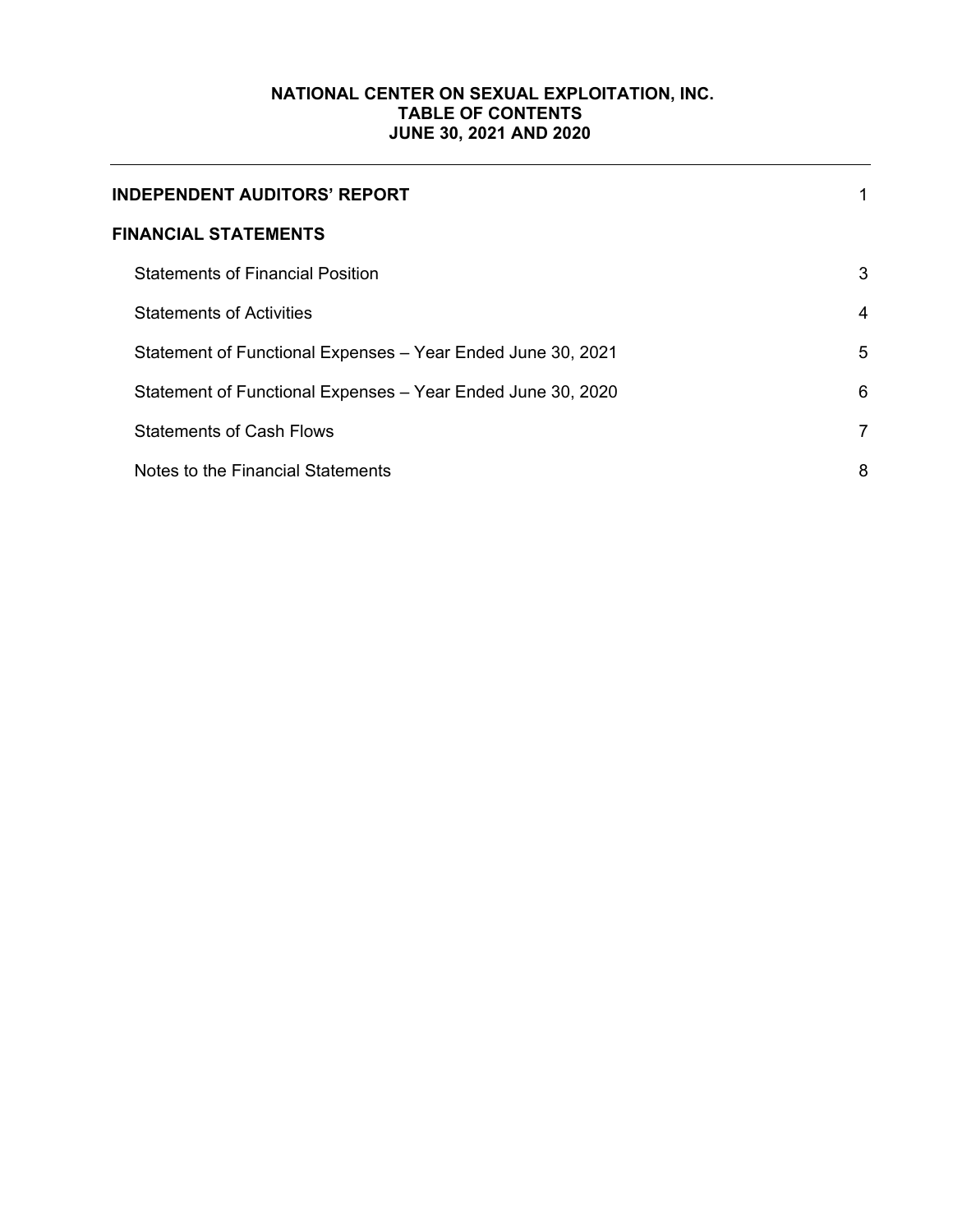

## **INDEPENDENT AUDITORS' REPORT**

To the Board of Directors National Center on Sexual Exploitation, Inc.

We have audited the accompanying financial statements of the National Center on Sexual Exploitation, Inc. (a nonprofit organization), which comprise the statements of financial position as of June 30, 2021 and 2020, and the related statements of activities, functional expenses and cash flows for the years then ended, and the related notes to the financial statements.

#### **Management's Responsibility for the Financial Statements**

Management is responsible for the preparation and fair presentation of these financial statements in accordance with accounting principles generally accepted in the United States of America; this includes the design, implementation and maintenance of internal control relevant to the preparation and fair presentation of financial statements that are free from material misstatement, whether due to fraud or error.

#### **Auditors' Responsibility**

Our responsibility is to express an opinion on these financial statements based on our audits. We conducted our audits in accordance with auditing standards generally accepted in the United States of America. Those standards require that we plan and perform the audits to obtain reasonable assurance about whether the financial statements are free from material misstatement.

An audit involves performing procedures to obtain audit evidence about the amounts and disclosures in the financial statements. The procedures selected depend on the auditors' judgment, including the assessment of the risks of material misstatement of the financial statements, whether due to fraud or error. In making those risk assessments, the auditors consider internal control relevant to the entity's preparation and fair presentation of the financial statements in order to design audit procedures that are appropriate in the circumstances, but not for the purpose of expressing an opinion on the effectiveness of the entity's internal control. Accordingly, we express no such opinion. An audit also includes evaluating the appropriateness of accounting policies used and the reasonableness of significant accounting estimates made by management, as well as evaluating the overall presentation of the financial statements.

We believe that the audit evidence we have obtained is sufficient and appropriate to provide a basis for our audit opinion.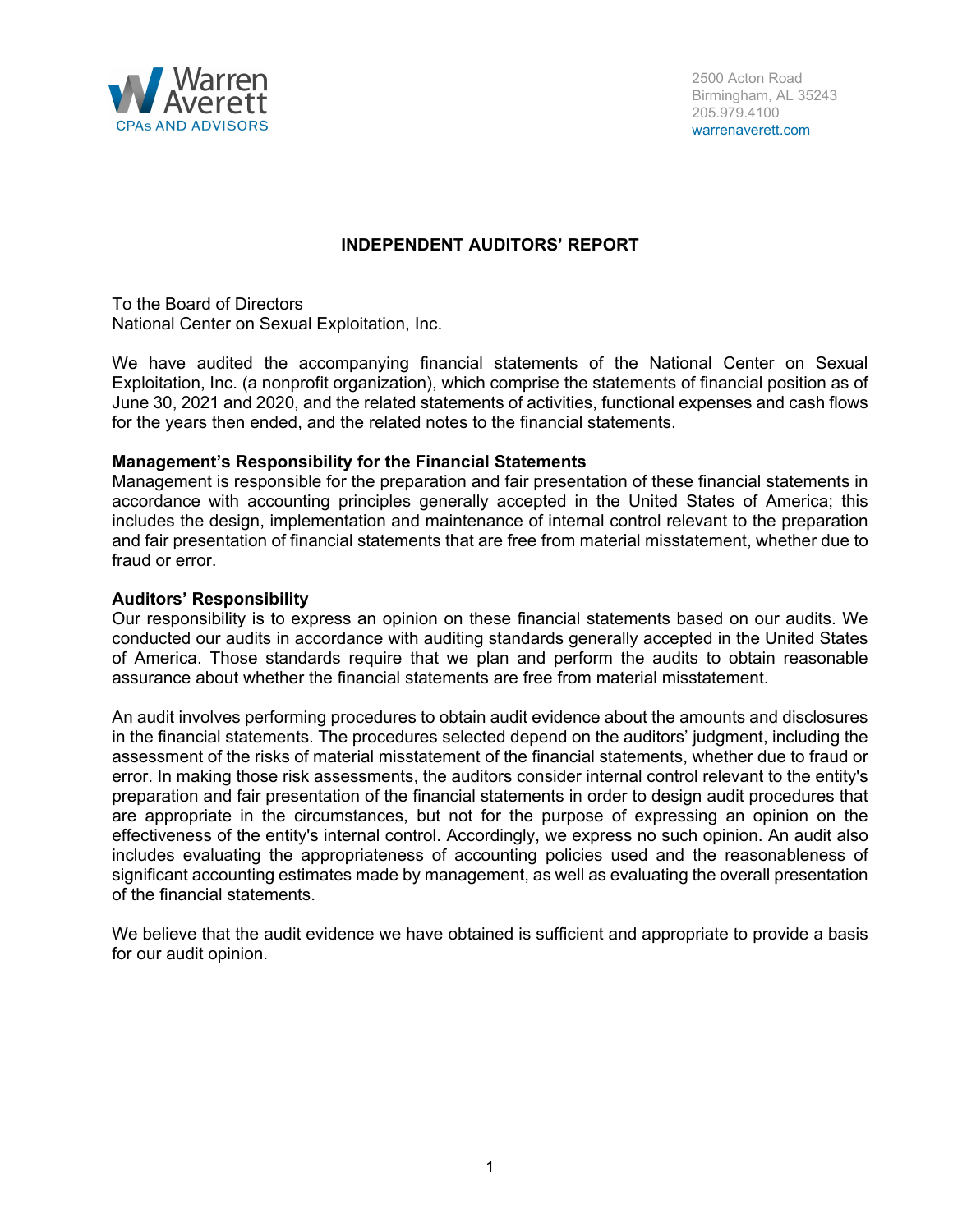## **Opinion**

In our opinion, the financial statements referred to above present fairly, in all material respects, the financial position of the National Center on Sexual Exploitation, Inc. as of June 30, 2021 and 2020, and the changes in its net assets and its cash flows for the years then ended in accordance with accounting principles generally accepted in the United States of America.

Warren averett, LLC

Birmingham, Alabama February 4, 2022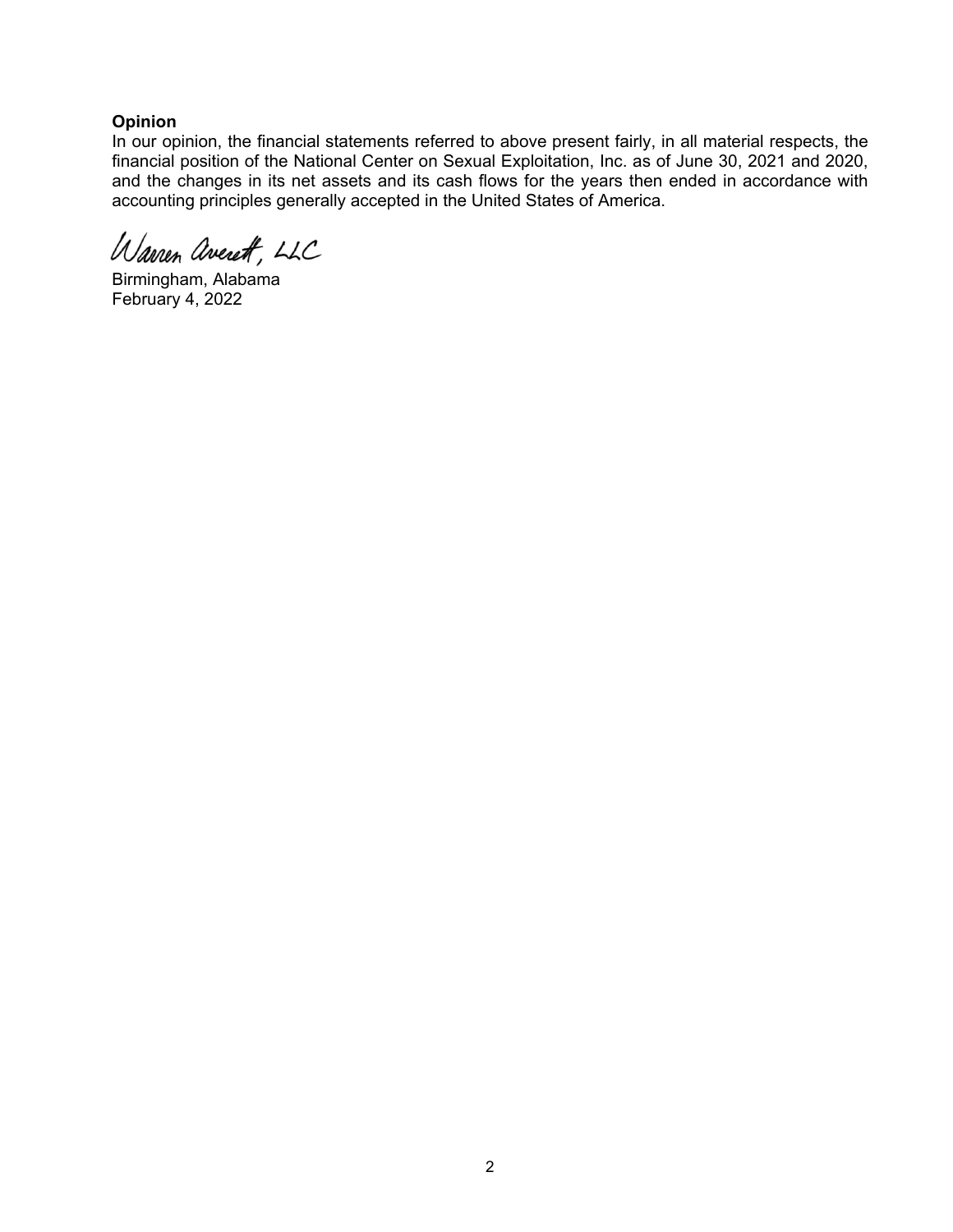## **NATIONAL CENTER ON SEXUAL EXPLOITATION, INC. STATEMENTS OF FINANCIAL POSITION JUNE 30, 2021 AND 2020**

|                                            | 2021            |                | 2020      |
|--------------------------------------------|-----------------|----------------|-----------|
| <b>ASSETS</b>                              |                 |                |           |
| Cash and cash equivalents                  | \$<br>632,207   | $\mathfrak{S}$ | 1,645,863 |
| Investments                                | 2,522,728       |                | 1,821,783 |
| Accounts receivable, net                   | 132,210         |                | 24,517    |
| Pledges receivable, net                    | 808,186         |                |           |
| Property and equipment, net                | 847,349         |                | 31,197    |
| Other assets                               | 125,914         |                | 30,629    |
| <b>TOTAL ASSETS</b>                        | \$<br>5,068,594 | \$             | 3,553,989 |
| <b>LIABILITIES</b>                         |                 |                |           |
| Accounts payable                           | \$<br>62,636    | \$             | 31,652    |
| Deferred rent                              | 951,836         |                |           |
| Capital lease payable                      |                 |                | 1,053     |
| Note payable - paycheck protection program |                 |                | 204,392   |
| <b>TOTAL LIABILITIES</b>                   | 1,014,472       |                | 237,097   |
| <b>NET ASSETS</b>                          |                 |                |           |
| Without donor restrictions                 | 3,129,122       |                | 3,316,892 |
| With donor restrictions                    | 925,000         |                |           |
| Total net assets                           | 4,054,122       |                | 3,316,892 |
| TOTAL LIABILITIES AND NET ASSETS           | \$<br>5,068,594 | \$             | 3,553,989 |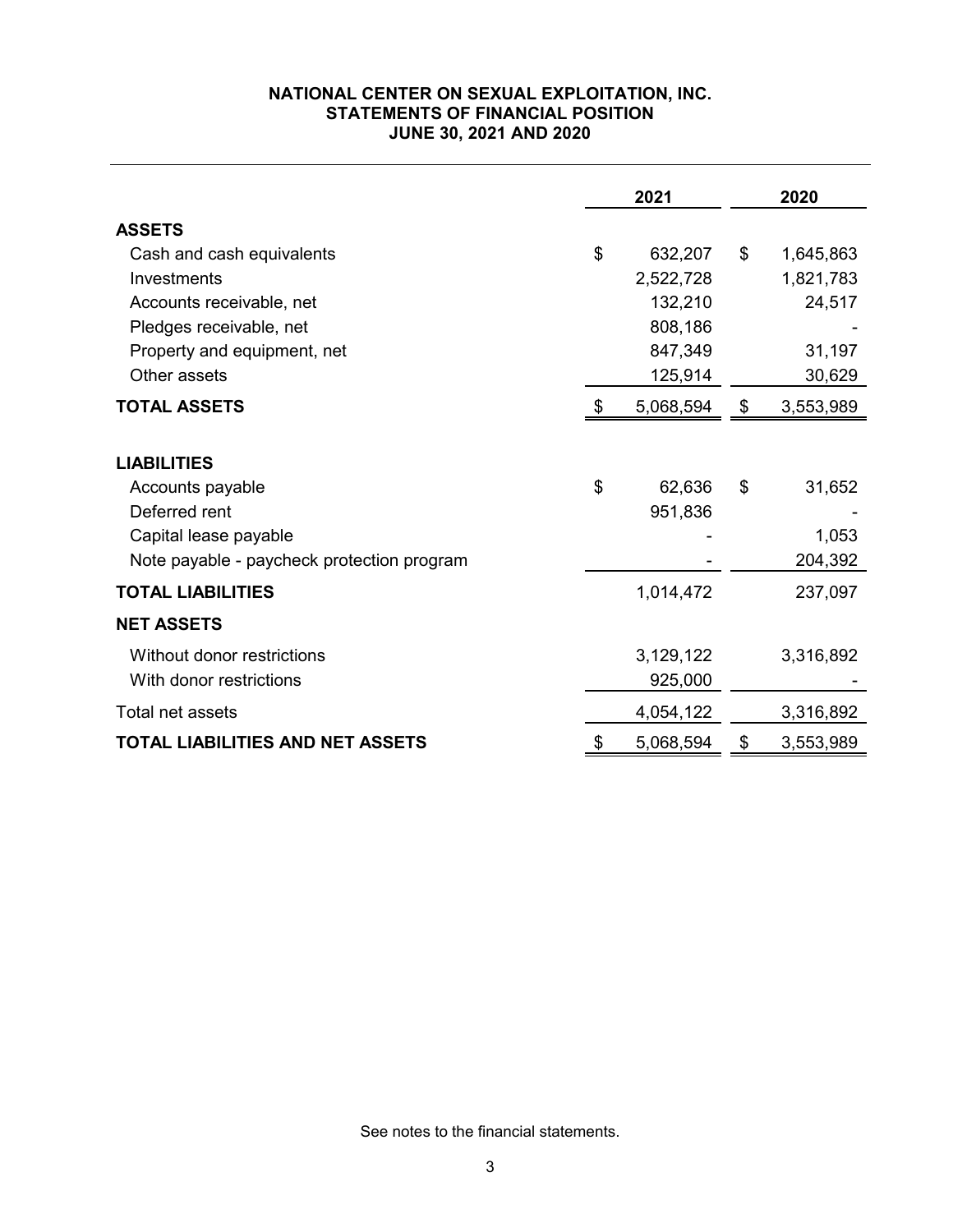## **NATIONAL CENTER ON SEXUAL EXPLOITATION, INC. STATEMENTS OF ACTIVITIES FOR THE YEARS ENDED JUNE 30, 2021 AND 2020**

|                                          | <b>Without</b>      | With                |             |              |
|------------------------------------------|---------------------|---------------------|-------------|--------------|
|                                          | <b>Donor</b>        | <b>Donor</b>        |             | <b>Total</b> |
|                                          | <b>Restrictions</b> | <b>Restrictions</b> | 2021        | 2020         |
| <b>REVENUE AND SUPPORT</b>               |                     |                     |             |              |
| Contributions                            | \$3,749,279         | 944,250<br>\$       | \$4,693,529 | \$5,299,636  |
| Grant income -                           |                     |                     |             |              |
| Paycheck Protection Program              | 204,392             |                     | 204,392     |              |
| Other income                             | 125,861             |                     | 125,861     | 31,349       |
| Net assets released from restriction     | 19,250              | (19,250)            |             |              |
| Total revenue and support                | 4,098,782           | 925,000             | 5,023,782   | 5,330,985    |
| <b>EXPENSES</b>                          |                     |                     |             |              |
| Program services:                        |                     |                     |             |              |
| Research                                 | 503,420             |                     | 503,420     | 223,499      |
| Litigation                               | 1,087,311           |                     | 1,087,311   | 980,317      |
| <b>Training and Education</b>            | 423,885             |                     | 423,885     | 207,190      |
| <b>Corporate Accountability</b>          | 383,432             |                     | 383,432     | 490,104      |
| <b>Public Policy</b>                     | 597,568             |                     | 597,568     | 139,909      |
| <b>Survivor Services</b>                 | 10,140              |                     | 10,140      | 117,626      |
| <b>Coalition and Movement Leadership</b> | 391,817             |                     | 391,817     | 234,489      |
| Supporting services:                     |                     |                     |             |              |
| Fundraising                              | 661,929             |                     | 661,929     | 127,152      |
| General and administrative expenses      | 552,429             |                     | 552,429     | 226,718      |
| <b>Total expenses</b>                    | 4,611,931           |                     | 4,611,931   | 2,747,004    |
|                                          | (513, 149)          | 925,000             | 411,851     | 2,583,981    |
| <b>INVESTMENT INCOME</b>                 | 325,379             |                     | 325,379     | 8,581        |
| <b>CHANGE IN NET ASSETS</b>              | (187, 770)          | 925,000             | 737,230     | 2,592,562    |
| <b>NET ASSETS - BEGINNING OF YEAR</b>    | 3,316,892           |                     | 3,316,892   | 724,330      |
| <b>NET ASSETS - END OF YEAR</b>          | \$3,129,122         | 925,000<br>\$       | \$4,054,122 | \$3,316,892  |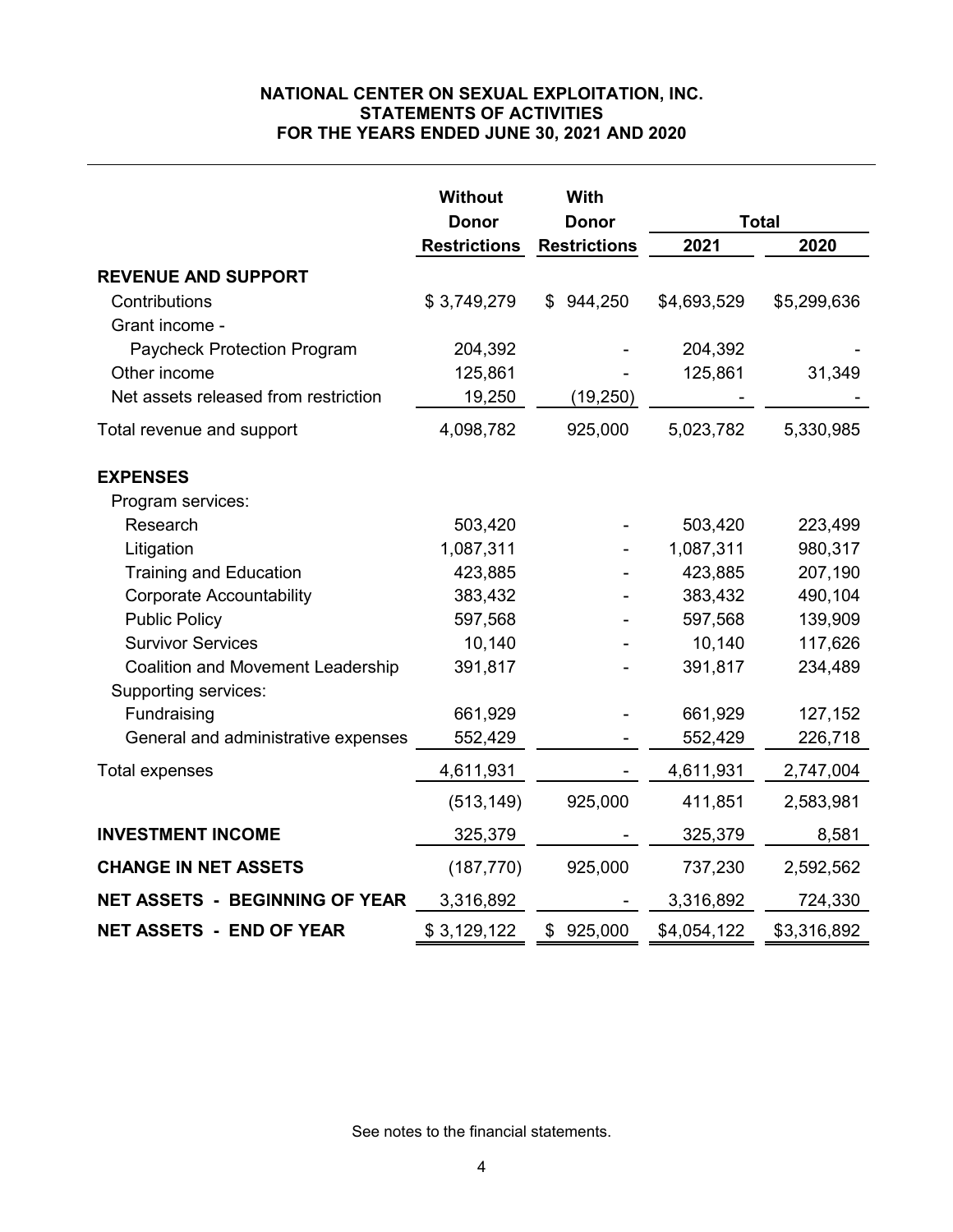#### **NATIONAL CENTER ON SEXUAL EXPLOITATION, INC. STATEMENT OF FUNCTIONAL EXPENSES FOR THE YEAR ENDED JUNE 30, 2021**

|                               | Research |         | Litigation   | <b>Training</b><br>and<br><b>Education</b> | Corporate<br><b>Accountability</b> | <b>Public</b><br>Policy |    | <b>Survivor</b><br><b>Services</b> | Coalition<br>and<br><b>Movement</b><br>Leadership | <b>Total</b><br><b>Programs</b> | <b>Fundraising</b> |         | General and<br>Administrative | Total        |
|-------------------------------|----------|---------|--------------|--------------------------------------------|------------------------------------|-------------------------|----|------------------------------------|---------------------------------------------------|---------------------------------|--------------------|---------|-------------------------------|--------------|
| Advertising                   | \$       | 927     | \$<br>21,632 | \$<br>14,164                               | \$<br>18,759                       | \$<br>816               | \$ | 536                                | \$<br>12,327                                      | \$<br>69,161                    | \$                 | 689     | \$<br>6,438                   | \$<br>76,288 |
| Bank and credit card fees     |          |         |              |                                            |                                    |                         |    |                                    | 3,368                                             | 3,368                           |                    | 19,777  | 15,387                        | 38,532       |
| Conference expenses           |          | 592     | 6,719        | 1,942                                      | 158                                | 5,507                   |    | 857                                | 60,783                                            | 76,558                          |                    | 1,776   | 1,171                         | 79,505       |
| Contract labor                |          | 39,098  | 43,475       | 30,464                                     | 20,851                             | 40,836                  |    | $\overline{\phantom{0}}$           | 27,459                                            | 202,183                         |                    |         | 5,931                         | 208,114      |
| Depreciation and amortization |          |         |              |                                            |                                    |                         |    |                                    |                                                   |                                 |                    |         | 32,916                        | 32,916       |
| Dues and subscriptions        |          | 1,497   | 27,009       | 129                                        | 3,351                              | 1,431                   |    | $\blacksquare$                     | 345                                               | 33,762                          |                    | 16,404  | 1,092                         | 51,258       |
| Equipment rental              |          | 62      | 61           | 62                                         | 62                                 | 62                      |    | $\overline{\phantom{a}}$           | 123                                               | 432                             |                    | 61      | 123                           | 616          |
| Insurance                     |          | 1,054   | 1,074        | 1,054                                      | 1,054                              | 1,054                   |    | $\overline{\phantom{a}}$           | 2,108                                             | 7,398                           |                    | 1,074   | 1,302                         | 9,774        |
| Internet and phone            |          | 10,615  | 17,286       | 25,504                                     | 20,702                             | 34,879                  |    | 465                                | 24,696                                            | 134,147                         |                    | 12,038  | 16,068                        | 162,253      |
| Meals and entertainment       |          | 157     | 1,582        | 280                                        | 375                                | 425                     |    | 126                                | 332                                               | 3,277                           |                    | 710     | 1,132                         | 5,119        |
| Office expense                |          | 301     | 2,708        | 1,992                                      | 104                                | 584                     |    | 2,979                              | 534                                               | 9,202                           |                    | 190     | 22,781                        | 32,173       |
| Office rent                   |          | 3,162   | 3,162        | 6,365                                      | 3,162                              | 3,162                   |    |                                    | 6,709                                             | 25,722                          |                    | 3,162   | 139,225                       | 168,109      |
| Postage                       |          |         | 4,444        | 1,850                                      | 5,649                              |                         |    | $\blacksquare$                     | 1,700                                             | 13,643                          |                    | 10,781  | 1,015                         | 25,439       |
| Printing                      |          | 2,738   | 7,409        | 10,464                                     | 6,078                              | 2,975                   |    | $\overline{a}$                     | 3,064                                             | 32,728                          |                    | 3,239   | 576                           | 36,543       |
| <b>Professional fees</b>      |          | 15,005  | 59,823       | 55,655                                     | 33,493                             | 5,506                   |    | $\blacksquare$                     | 14,614                                            | 184,096                         |                    | 63,688  | 64,057                        | 311,841      |
| Salaries and wages            |          | 427,365 | 876,591      | 273,154                                    | 268,250                            | 499,471                 |    | 1,608                              | 233,454                                           | 2,579,893                       |                    | 521,172 | 232,900                       | 3,333,965    |
| Travel                        |          | 847     | 14,336       | 806                                        | 1,384                              | 860                     |    | 3,569                              | 201                                               | 22,003                          |                    | 7,168   | 10,315                        | 39,486       |
|                               |          | 503,420 | \$1,087,311  | \$<br>423,885                              | 383,432                            | \$<br>597,568           | S  | 10,140                             | \$<br>391,817                                     | \$3,397,573                     | \$                 | 661,929 | 552,429                       | \$4,611,931  |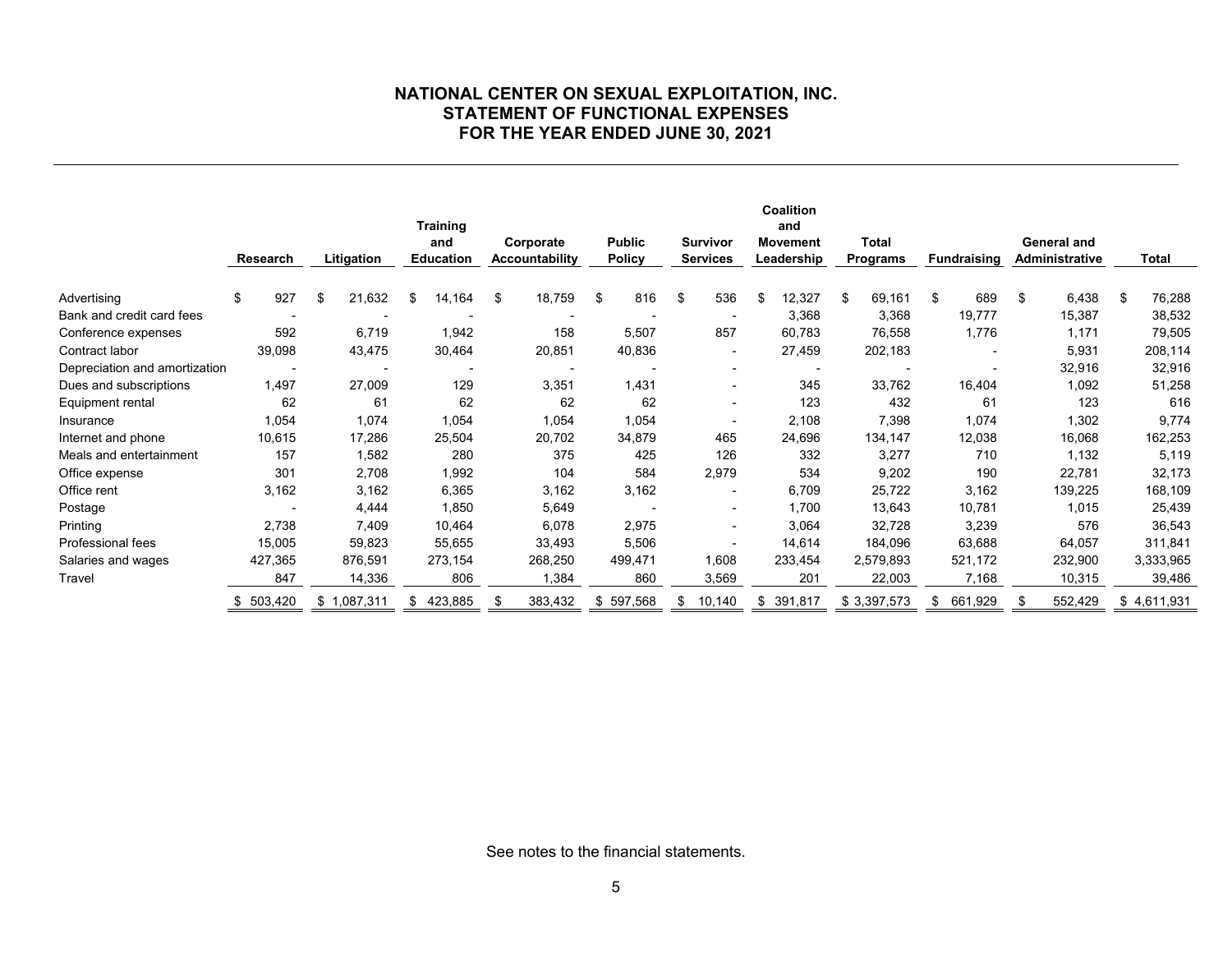#### **NATIONAL CENTER ON SEXUAL EXPLOITATION, INC. STATEMENT OF FUNCTIONAL EXPENSES FOR THE YEAR ENDED JUNE 30, 2020**

|                               | Litigation<br>Research |         |               |    | <b>Training and</b><br>Corporate<br><b>Education</b><br><b>Accountability</b> |    |         | <b>Public</b><br><b>Survivor</b><br><b>Policy</b><br><b>Services</b> |         | Coalition<br>and<br><b>Movement</b><br>Leadership |         | <b>Total</b><br><b>Programs</b> |         | <b>Fundraising</b> |    | General and<br><b>Administrative</b> |    | <b>Total</b>   |    |             |
|-------------------------------|------------------------|---------|---------------|----|-------------------------------------------------------------------------------|----|---------|----------------------------------------------------------------------|---------|---------------------------------------------------|---------|---------------------------------|---------|--------------------|----|--------------------------------------|----|----------------|----|-------------|
| Advertising                   | \$                     | 5,263   | \$<br>7,881   | \$ | 12,986                                                                        | \$ | 31,700  | \$                                                                   | 3,445   | \$                                                | 4,871   | -\$                             | 19,481  | \$<br>85,627       | \$ | 1,367                                | \$ | $\blacksquare$ | \$ | 86,994      |
| Bank and credit card fees     |                        |         | 886           |    |                                                                               |    |         |                                                                      | 6,721   |                                                   |         |                                 | 4,272   | 11,879             |    |                                      |    | 1,672          |    | 13,551      |
| Conference expenses           |                        | 5,873   | 43,818        |    | 5,098                                                                         |    | 18,352  |                                                                      | 11,199  |                                                   | 4,453   |                                 | 102,442 | 191,235            |    | 104                                  |    | 533            |    | 191,872     |
| Contract labor                |                        | 15,930  | 44,518        |    | 8,492                                                                         |    | 27,579  |                                                                      | 6,986   |                                                   | 9,416   |                                 | 1,044   | 113,965            |    |                                      |    | 8,625          |    | 122,590     |
| Depreciation and amortization |                        |         |               |    |                                                                               |    |         |                                                                      |         |                                                   |         |                                 |         |                    |    |                                      |    | 12,010         |    | 12,010      |
| Dues and subscriptions        |                        | 485     | 9,330         |    | 9,144                                                                         |    | 720     |                                                                      | 244     |                                                   | 236     |                                 | 155     | 20,314             |    | 6,116                                |    | 2,755          |    | 29,185      |
| Equipment rental              |                        |         |               |    | 3,537                                                                         |    | 666     |                                                                      |         |                                                   | 333     |                                 | 1,331   | 5,867              |    |                                      |    |                |    | 5,867       |
| Insurance                     |                        | 15,921  | 46,141        |    | 10,685                                                                        |    | 29,126  |                                                                      | 9,541   |                                                   | 4,659   |                                 |         | 116,073            |    |                                      |    | 9,732          |    | 125,805     |
| Internet and phone            |                        | 7,783   | 27,519        |    | 19,425                                                                        |    | 27,623  |                                                                      | 5,244   |                                                   | 4,710   |                                 | 4,749   | 97,053             |    | 4,626                                |    | 2,019          |    | 103,698     |
| Meals and entertainment       |                        | 116     | 5,168         |    | 842                                                                           |    | 1,201   |                                                                      | 453     |                                                   | 300     |                                 | 958     | 9,038              |    |                                      |    |                |    | 9,038       |
| Office expense                |                        | 648     | 473           |    | (2, 297)                                                                      |    | 2,114   |                                                                      | 2,284   |                                                   | 775     |                                 | 4,984   | 8,981              |    | (2, 122)                             |    | 184            |    | 7,043       |
| Office rent                   |                        | 22,336  | 44,477        |    | 12,121                                                                        |    | 52,043  |                                                                      | 24,819  |                                                   | 8,015   |                                 | 6,935   | 170,746            |    |                                      |    | 565            |    | 171,311     |
| Postage                       |                        | 585     | 2,846         |    | 8,178                                                                         |    | 5,072   |                                                                      | 467     |                                                   | 1,574   |                                 |         | 18,722             |    | 3,590                                |    | 108            |    | 22,420      |
| Printing                      |                        | 2,369   | 12,664        |    | 11,118                                                                        |    | 19,680  |                                                                      | 4,637   |                                                   | 5,337   |                                 | 732     | 56,537             |    | 8,708                                |    | 98             |    | 65,343      |
| Professional fees             |                        | 639     | 36,120        |    | 424                                                                           |    | 45,402  |                                                                      | 18,191  |                                                   | 18,191  |                                 | 3,475   | 122,442            |    | 29,213                               |    | 46,998         |    | 198,653     |
| Salaries and wages            |                        | 144,376 | 676,583       |    | 104,111                                                                       |    | 224,296 |                                                                      | 43,106  |                                                   | 53,511  |                                 | 83,698  | 1,329,681          |    | 75,550                               |    | 144,260        |    | 1,549,491   |
| Travel                        |                        | 1,175   | 21,893        |    | 3,326                                                                         |    | 4,530   |                                                                      | 2,572   |                                                   | 1,245   |                                 | 233     | 34,974             |    |                                      |    | (2,841)        |    | 32,133      |
|                               |                        | 223,499 | \$<br>980,317 |    | 207,190                                                                       |    | 490,104 | £.                                                                   | 139,909 |                                                   | 117,626 | \$                              | 234,489 | \$<br>2,393,134    |    | 127,152                              |    | 226,718        |    | \$2,747,004 |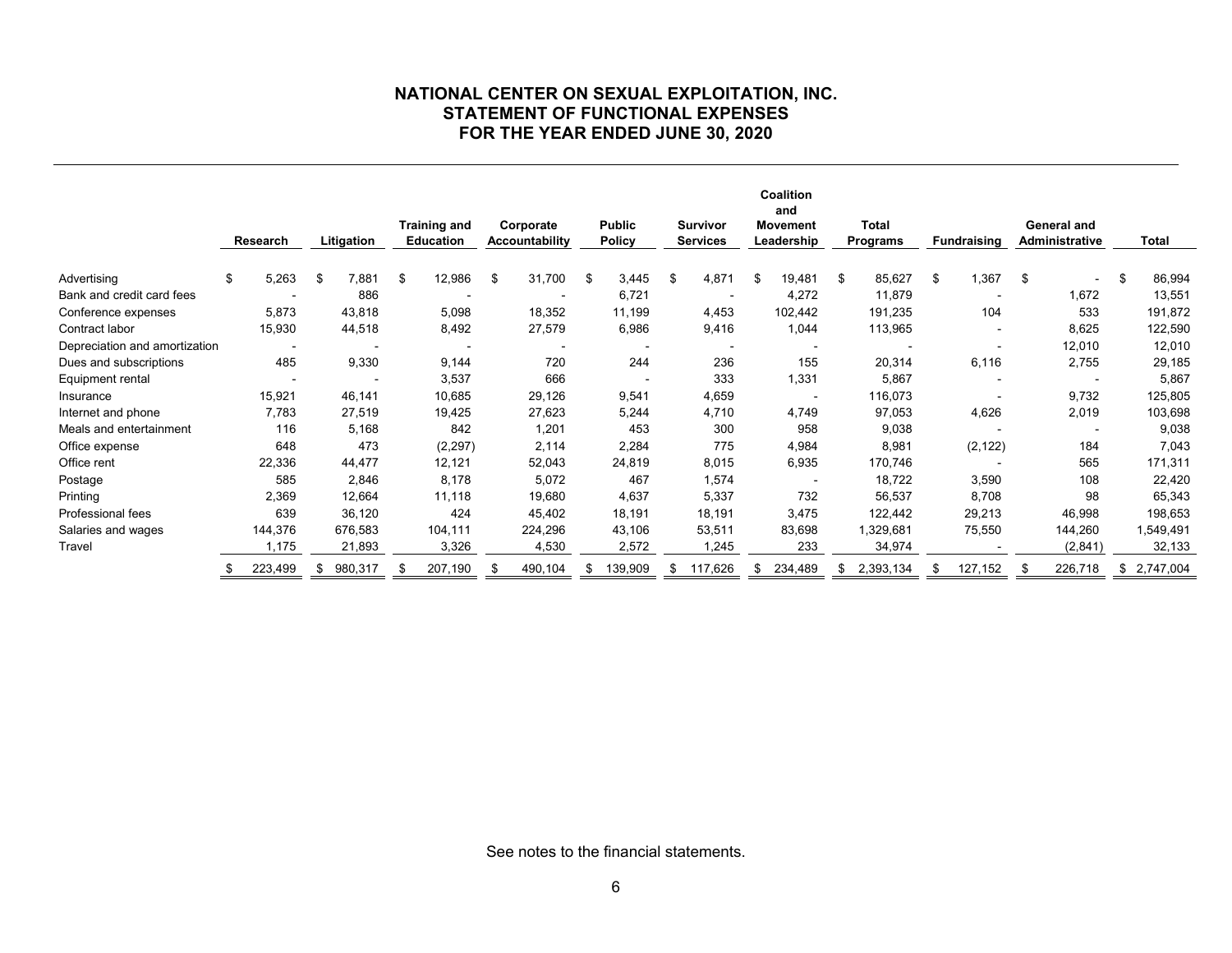## **NATIONAL CENTER ON SEXUAL EXPLOITATION, INC. STATEMENTS OF CASH FLOWS FOR THE YEARS ENDED JUNE 30, 2021 AND 2020**

|                                                     | 2021          | 2020            |
|-----------------------------------------------------|---------------|-----------------|
| <b>CASH FLOWS FROM OPERATING ACTIVITIES</b>         |               |                 |
| Change in net assets                                | \$<br>737,230 | \$<br>2,592,562 |
| Adjustments to reconcile change in net assets to    |               |                 |
| net cash provided by operating activities:          |               |                 |
| Depreciation and amortization                       | 32,916        | 12,010          |
| Net realized and unrealized gains on investments    | (325, 379)    | (8,581)         |
| Forgiveness of PPP note payable                     | (204, 392)    |                 |
| Change in accounts receivable                       | (915, 879)    | 190             |
| Change in other assets                              | (95, 285)     | (8,709)         |
| Change in accounts payable                          | 30,984        | (69, 494)       |
| Change in accrued expenses                          | 951,836       | (17, 013)       |
| Net cash provided by operating activities           | 212,031       | 2,500,965       |
| <b>CASH FLOWS FROM INVESTING ACTIVITIES</b>         |               |                 |
| Purchase of investments                             | (1,420,586)   | (1,735,156)     |
| Sale of investments                                 | 1,045,020     | 235,691         |
| Purchase of property and equipment                  | (849,068)     | (12, 992)       |
| Net cash used in investing activities               | (1,224,634)   | (1,512,457)     |
| <b>CASH FLOWS FROM FINANCING ACTIVITIES</b>         |               |                 |
| Repayment of related party payable                  |               | (55,000)        |
| Repayment of capital lease obligation               | (1,053)       | (3,480)         |
| Change in PPP note payable                          |               | 204,392         |
| Net cash (used in) provided by financing activities | (1,053)       | 145,912         |
| (DECREASE) INCREASE IN CASH                         | (1,013,656)   | 1,134,420       |
| CASH AND CASH EQUIVALENTS AT BEGINNING OF YEAR      | 1,645,863     | 511,443         |
| CASH AND CASH EQUIVALENTS AT END OF YEAR            | \$<br>632,207 | \$<br>1,645,863 |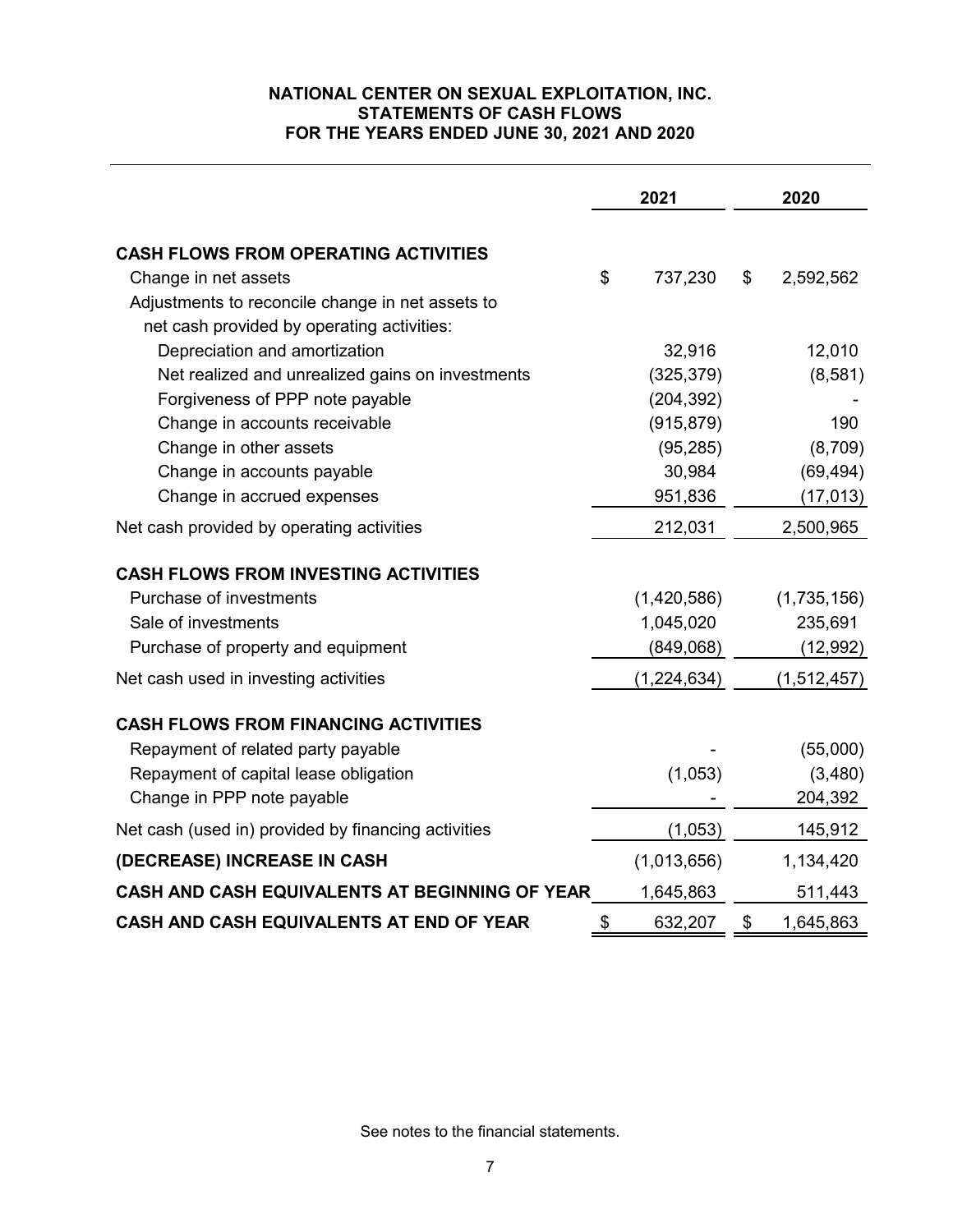## **1. SUMMARY OF SIGNIFICANT ACCOUNTING POLICIES AND DESCRIPTION OF BUSINESS**

### **Nature of Operations**

The National Center on Sexual Exploitation, Inc. (the Organization) was established in December 1963, as a nonprofit corporation, incorporated in the State of New York, exclusively for charitable purposes. The Organization changed its name from Morality in Media Inc. to National Center on Sexual Exploitation, Inc. in April 2019.

The Organization is a not-for-profit organization incorporated for the purpose of exposing the links between all forms of sexual exploitation such as child abuse, prostitution, sex trafficking and the public health crisis of pornography. As the thread of pornography in the web of sexual exploitation is systematically overlooked by society, the Organization has prominently advanced this issue as a central pillar of its projects in order to promote more holistic solutions. To accomplish its vision of abolition of sexual exploitation, the Organization operates on the cutting edge of policy activism to combat corporate and government policies that foster exploitation, advance public education and empowerment and spur united action by leading the movement through the International Coalition to End Sexual Exploitation.

## **Basis of Accounting**

The financial statements of the Organization are prepared under the accrual basis of accounting in accordance with U.S. generally accepted accounting principles (GAAP). Net assets of the Organization are recorded based on the existence or absence of donor-imposed restrictions. Accordingly, the net assets of the Organization and changes therein are classified and reported as follows:

- **Net Assets Without Donor Restrictions**  Net assets without donor restrictions are available for use at the discretion of the Board and/or management for general operating purposes.
- **Net Assets with Donor Restrictions**  Net assets with donor restrictions consist of assets whose use is limited by donor-imposed time and/or purpose restrictions.

The Organization reports gifts of cash and other assets as revenue with donor restrictions if they are received with donor stipulations that limit the use of the donated assets. When a donor restriction expires, a stipulated time restriction ends or a purpose restriction is accomplished, the net assets are classified as net assets without donor restrictions and reported in the statements of activities as net assets released from restriction.

#### **Revenue and Support**

Contributions are recognized in the period pledged to the Organization. Revenues are reported as increases in net assets without donor restrictions unless their use is limited by donor-imposed restrictions. Expenses are reported as decreases in net assets without donor restrictions.

#### **Use of Management Estimates**

Management uses estimates and assumptions in preparing these financial statements in accordance with GAAP. These estimates and assumptions affect the reported amounts of assets and liabilities, the disclosure of contingent assets and liabilities and the reported revenues and expenses. Actual results could vary from the estimates that were used.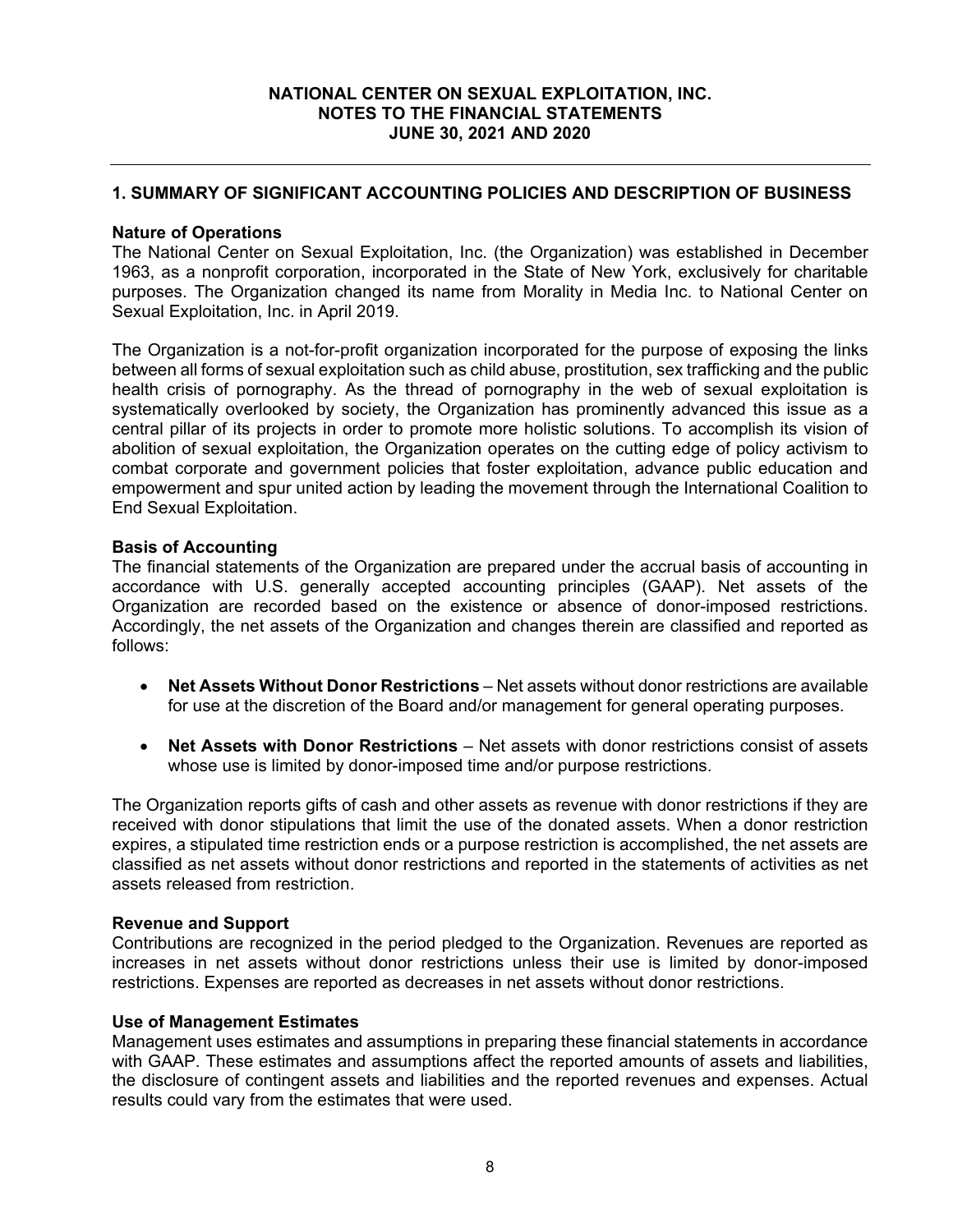## **1. SUMMARY OF SIGNIFICANT ACCOUNTING POLICIES AND DESCRIPTION OF BUSINESS – CONTINUED**

### **Reclassifications**

Certain prior period amounts have been reclassified to conform to the current year presentation. The reclassifications had no effect on net assets or the change in net assets previously reported.

#### **Cash and Cash Equivalents**

Cash and cash equivalents include cash on hand that is not restricted or designated for a specific purpose. The Organization maintains cash accounts at a financial institution. The amount of cash held at June 30, 2021 and 2020, respectively, was \$632,207 and \$1,645,863. Such amounts exceed the Federal Deposit Insurance Corporation insured limit of \$250,000. The Organization believes that no significant concentration of credit risk exists with respect to its cash accounts. The Organization has not experienced any losses with respect to its cash accounts.

## **Investments**

Investments in equity securities with readily determinable fair values are recorded at fair market value. The Organization's investments as of June 30, 2021 and 2020, respectively, are valued at \$2,522,728 and \$1,821,783 and consisted of common stock, mutual funds, bonds and certificates of deposit. Realized gains and losses are reflected in the statements of activities.

#### **Accounts Receivable**

The Organization reports accounts receivable at net realizable value. Management determines the allowance for doubtful accounts based on historical losses and current economic conditions. Based on management's analysis, no allowance for doubtful accounts has been recorded as of June 30, 2021 and 2020, respectively.

#### **Property and Equipment**

Property and equipment is stated at cost or if donated, at the estimated fair value at the date of donation, including expenditures that substantially increase the useful lives of existing property and equipment. When property and equipment is retired or otherwise disposed, the related costs and accumulated depreciation are removed from the respective accounts, and any gain or loss on the disposition is recognized.

The Organization provides for depreciation of property and equipment using the straight-line method designed to amortize costs over estimated useful lives as shown below:

| Item                    | <b>Estimated Useful Lives</b> |
|-------------------------|-------------------------------|
| Computer equipment      | 5 years                       |
| Furniture and equipment | 7 years                       |
| Leasehold improvements  | 12 years                      |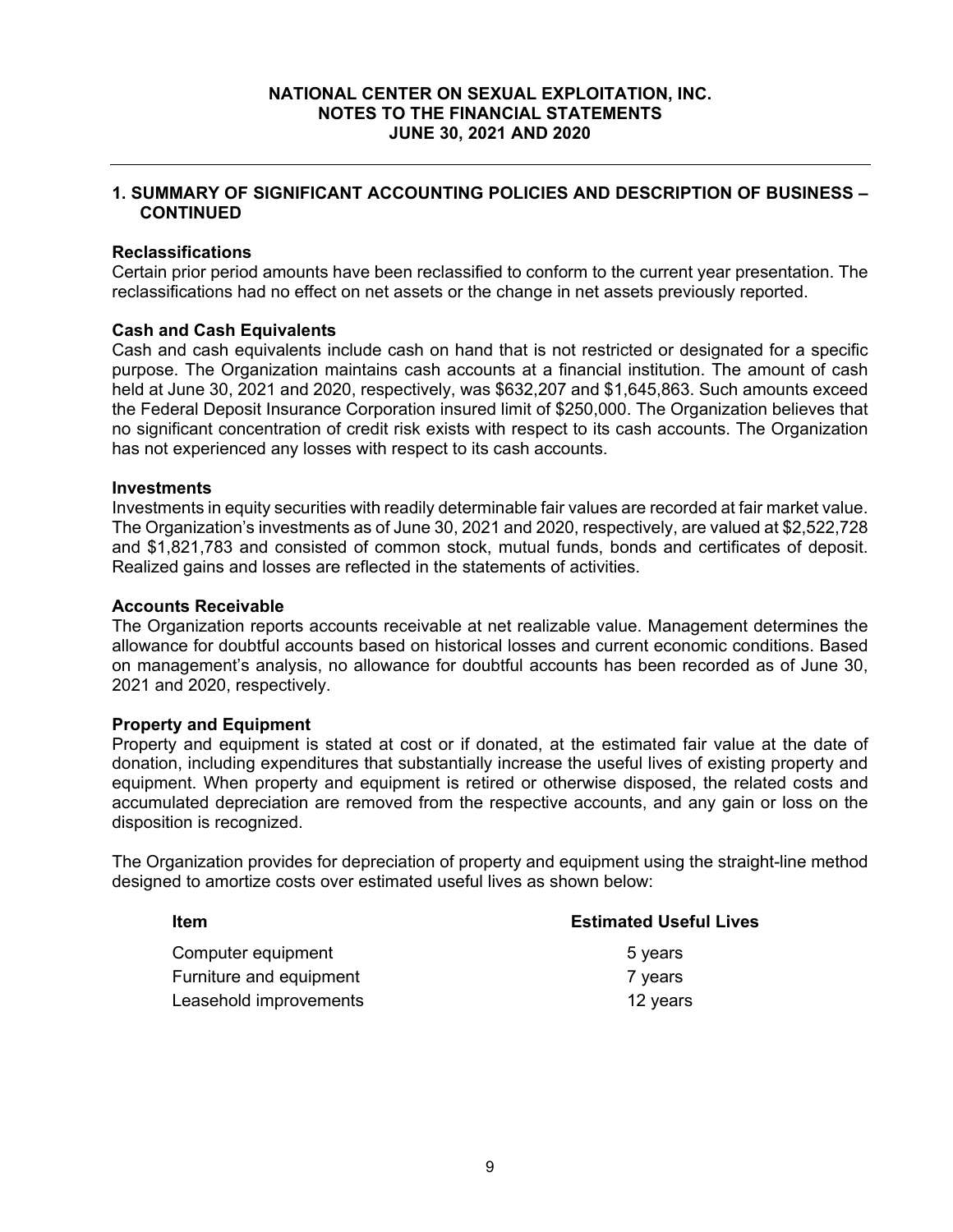## **1. SUMMARY OF SIGNIFICANT ACCOUNTING POLICIES AND DESCRIPTION OF BUSINESS – CONTINUED**

## **Functional Expenses**

The costs of providing various programs and other activities have been summarized on a functional basis in the statements of activities and functional expenses. Accordingly, personnel costs have been allocated among the programs and supporting services benefitted based on estimates of time and effort, and occupancy costs have been allocated on the basis of the function of the personnel using the space involved.

#### **Fair Value Measurements**

The established framework for measuring fair value provides a hierarchy that prioritizes the inputs to valuation techniques used to measure fair value. Fair value is the price the Organization would expect to receive to sell an asset or pay to transfer a liability in an orderly transaction with a market participant at the measurement date. The hierarchy gives the highest priority to unadjusted quoted prices in active markets for identical assets or liabilities (Level 1 measurements) and the lowest priority to unobservable inputs (Level 3 measurements). The three levels of the fair value hierarchy are described as follows:

Level 1 – Inputs to the valuation methodology are unadjusted quoted prices for identical assets or liabilities in active markets that the Organization has the ability to access.

Level 2 – Inputs to the valuation methodology include:

- Quoted prices for similar assets or liabilities in active markets.
- Quoted prices for identical or similar assets or liabilities in inactive markets.
- Inputs other than quoted prices that are observable for the asset or liability.
- Inputs which are derived principally from or corroborated by observable market data by correlation or other means.

If the asset or liability has a specified (contractual) term, the Level 2 input must be observable for substantially the full term of the asset or liability.

Level 3 – Inputs to the valuation methodology are unobservable and significant to the fair value measurement.

The fair value measurement level within the fair value hierarchy is based on the lowest level of any input that is significant to the fair value measurement. Valuation techniques used maximize the use of observable inputs and minimize the use of unobservable inputs.

#### **Income Taxes**

The Organization is exempt from federal income taxes under Section 501(c)(3) of the Internal Revenue Code. Management believes that all revenue-producing activities of the Organization comply with Section 501(c)(3) of the Internal Revenue Code; accordingly, no accrual for income taxes has been made in the accompanying financial statements.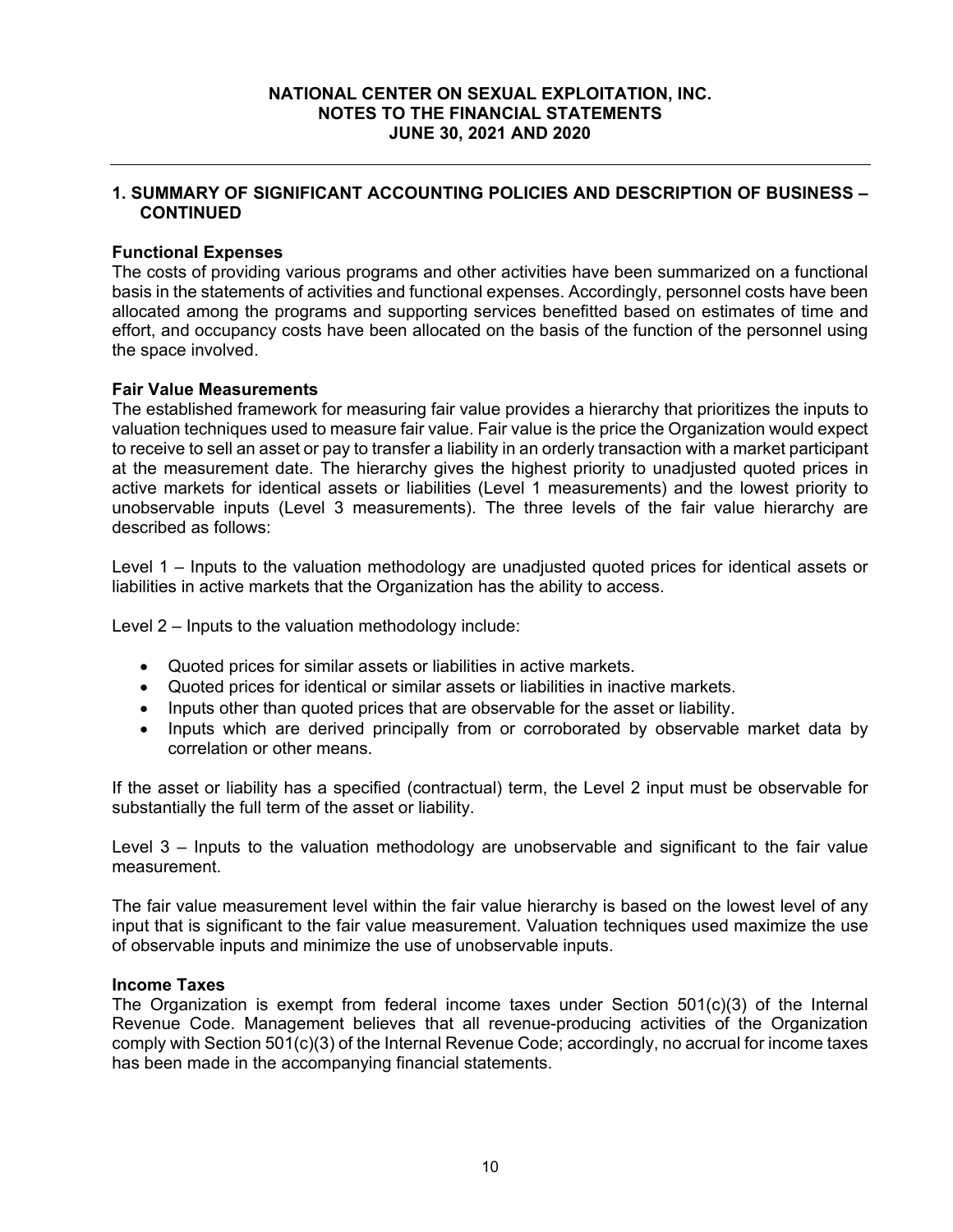## **1. SUMMARY OF SIGNIFICANT ACCOUNTING POLICIES AND DESCRIPTION OF BUSINESS – CONTINUED**

## **Income Taxes – Continued**

The Organization adheres to the provisions of GAAP relating to uncertainty in income taxes. Such provisions require entities to assess their uncertain tax positions for the likelihood that they would be overturned upon Internal Revenue Service examination or upon examination by state taxing authorities. In accordance with these provisions, the Organization has determined that it does not have any positions at June 30, 2021, that it would be unable to substantiate. The Organization has filed its tax returns through June 30, 2020. The tax returns for years ended June 30, 2018, and thereafter are subject to audit by the taxing authorities.

#### **Recent Accounting Pronouncements**

In February 2016, the FASB issued ASU No. 2016-02, *Leases (Subtopic 842).* The purpose of this ASU is to increase transparency and comparability among organizations by recognizing lease assets and lease liabilities on their balance sheets and disclosing key information about leasing arrangements. The amendments in this ASU require that lessees recognize the rights and obligations resulting from leases as assets and liabilities on their balance sheets, initially measured at the present value of the lease payments over the term of the lease, including payments to be made in optional periods to extend the lease and payments to purchase the underlying assets if the lessee is reasonably certain of exercising those options. Subtopic 842 requires recognition of lease assets and lease liabilities by lessees for those leases classified as operating leases under previous generally accepted accounting principles (GAAP). This guidance is effective for the Organization for the fiscal year ending June 30, 2023. Management is currently evaluating the impact of this guidance on the financial statements.

#### **Subsequent Events**

Management has evaluated subsequent events and their potential effects on these financial statements through February 4, 2022, the date the financial statements were available to be issued.

## **2. INVESTMENTS**

The investments of the Organization consist of the following at June 30:

|                                | June 30, 2021 |                       |    |                   |    | June 30, 2020         |    |                   |  |  |  |  |  |
|--------------------------------|---------------|-----------------------|----|-------------------|----|-----------------------|----|-------------------|--|--|--|--|--|
|                                |               | Cost or               |    |                   |    | Cost or               |    |                   |  |  |  |  |  |
|                                |               | <b>Amortized Cost</b> |    | <b>Fair Value</b> |    | <b>Amortized Cost</b> |    | <b>Fair Value</b> |  |  |  |  |  |
| Certificates of deposit        | \$            | ۰                     | \$ | $\sim$            | \$ | 400,000               | \$ | 401,778           |  |  |  |  |  |
| Money market accounts          |               |                       |    |                   |    | 200,000               |    | 200,000           |  |  |  |  |  |
| <b>Mutual funds</b>            |               | 408,319               |    | 630,733           |    | 940,362               |    | 947,850           |  |  |  |  |  |
| <b>Fixed income securities</b> |               | 1,657,130             |    | 1,891,995         |    | 265,990               |    | 272,155           |  |  |  |  |  |
|                                | \$            | 2,065,449             |    | 2,522,728         | S  | 1,806,352             |    | 1,821,783         |  |  |  |  |  |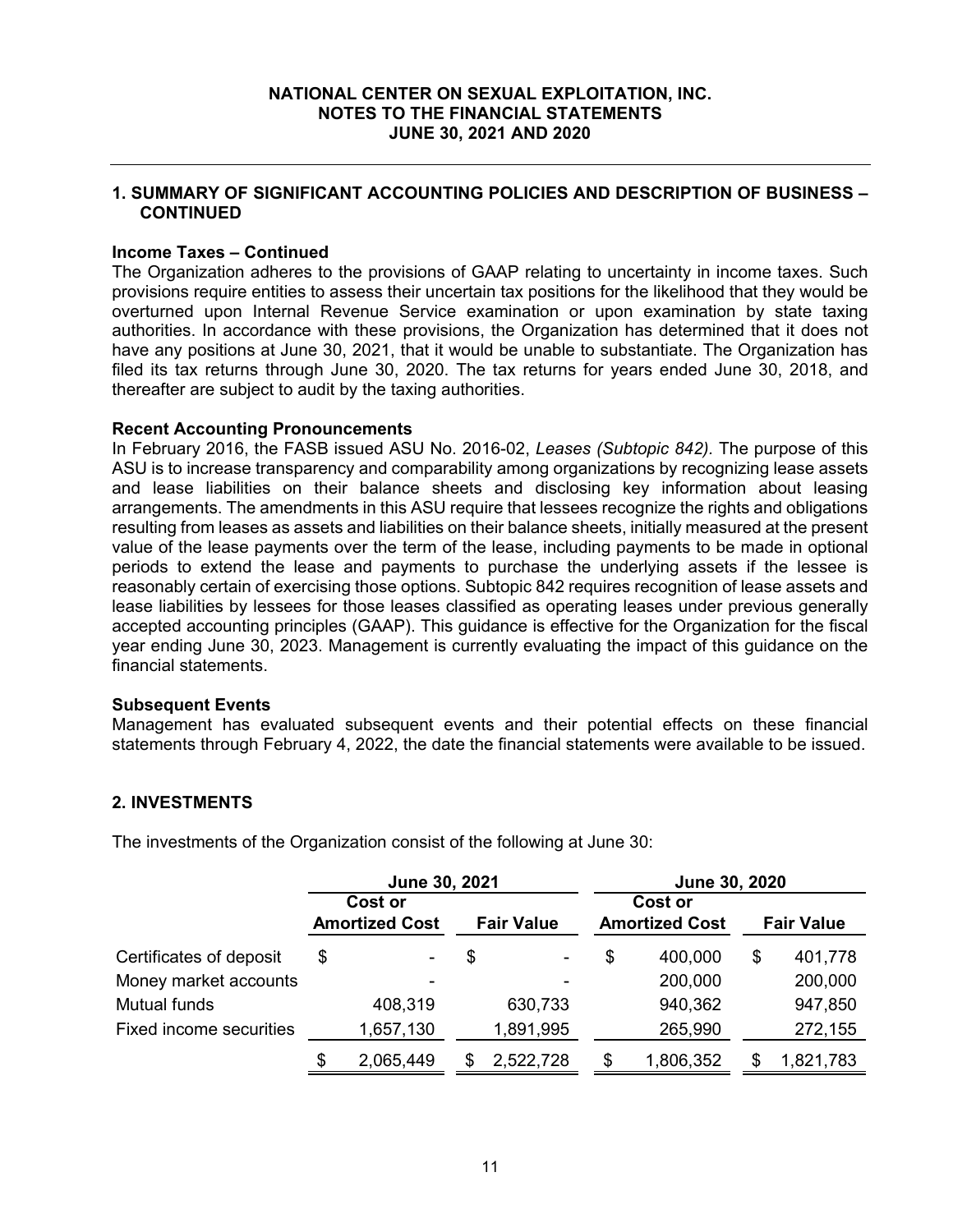# **3. PLEDGES RECEIVABLE**

Pledges are recognized when the donor makes a promise to the Organization that is, in substance, unconditional. Unconditional promises to give due in more than one year are initially recorded at fair value, measured as the present value of their estimated future cash flows, utilizing discount rates commensurate with the associated risk. The rate used was 1.78% at June 30, 2021; no pledges were due at June 30, 2020. Pledges receivable due in more than one year are not marked to fair value on a recurring basis. At June 30, 2021, contributions receivable are scheduled to be collected as follows:

|                                 |     | 2021      |
|---------------------------------|-----|-----------|
| Amounts due in:                 |     |           |
| Less than one year              | \$  | 437,500   |
| One to five years               |     | 382,500   |
| Contributions receivable, gross |     | 820,000   |
| Present value discount          |     | (11, 814) |
| Contributions receivable net    | \$. | 808,186   |

## **4. PROPERTY AND EQUIPMENT**

Property and equipment consists of the following at June 30:

|                               | 2021          |    | 2020   |
|-------------------------------|---------------|----|--------|
| Furniture and equipment       | \$<br>1,034   | \$ | 1,034  |
| Leashold improvements         | 814,268       |    |        |
| Computer equipment            | 101,091       |    | 66,291 |
|                               | 916,393       |    | 67,325 |
| Less accumulated depreciation | 69,044        |    | 36,128 |
|                               | \$<br>847,349 | S  | 31,197 |

Depreciation expense incurred amounted to \$32,916 and \$12,010 for the years ended June 30, 2021 and 2020, respectively.

The Organization entered into a new lease agreement in April 2021. The agreement included a tenant improvement allowance of \$958,000. The Organization received \$814,268 of improvements during the year and amortized the additions over the lease term. The total is included in Leasehold Improvements on the Statement of Financial Position and related amortization of \$16,964 is included in the Statement of Activities for the year ended June 30, 2021.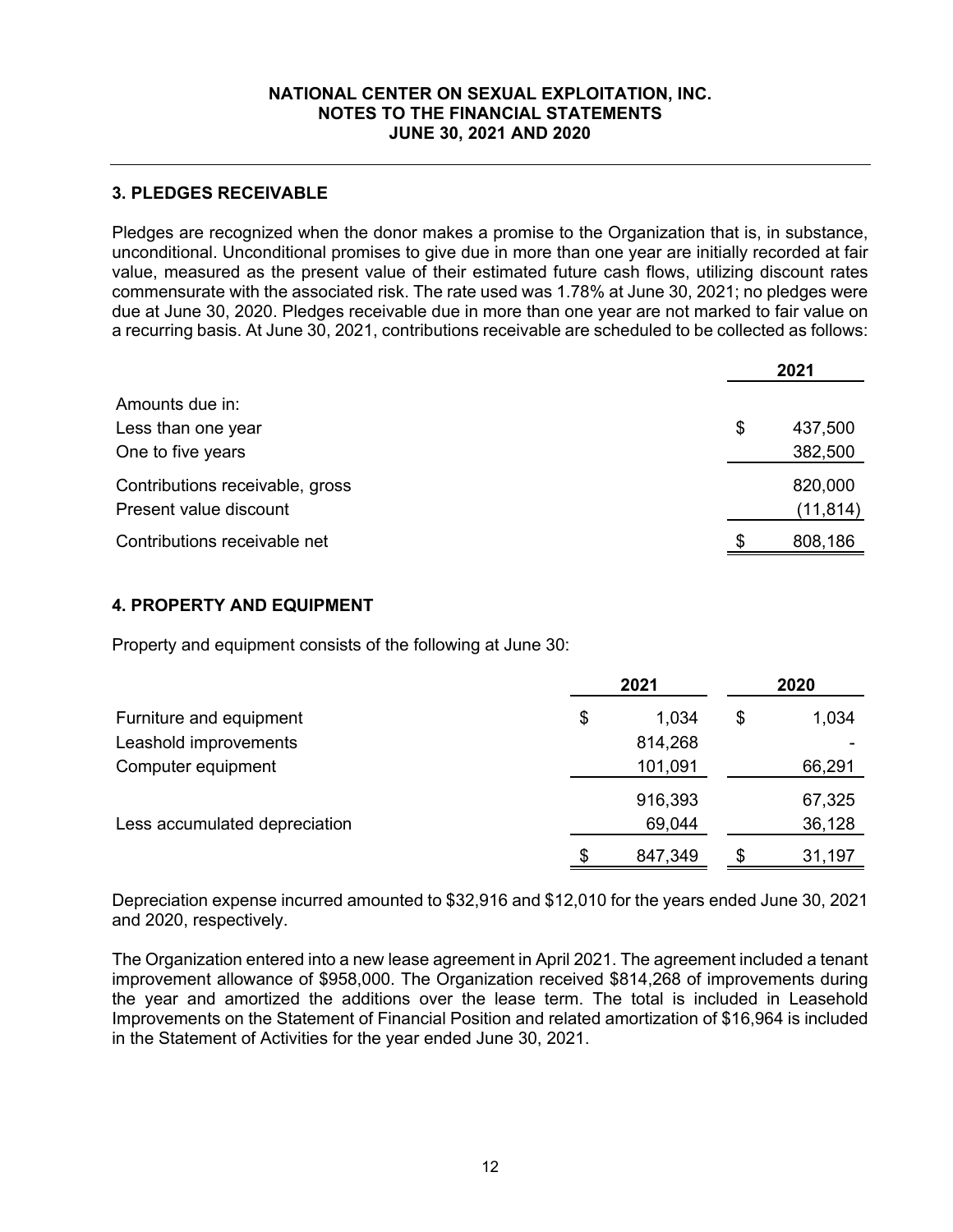# **5. OPERATING LEASE COMMITMENTS**

The Organization previously leased office space totaling 9,800 square feet under an operating lease expiring August 31, 2020. In April 2021, the Organization relocated to a new office in Washington D.C. The Organization leases the office space under an operating lease expiring March 31, 2033. The lease includes an arrangement for a rent abatement. The abatement terms include no rent payments to be made for the first 12 months of the lease and no rent payment to be made on 2,000 square feet of the office space for the following 18 months. Rent expense associated with both leases totaled \$168,109 and \$171,311 for the years ended June 30, 2021 and 2020, respectively.

Minimum future rental payments under the noncancelable operating lease are as follows:

| 2022              | \$<br>107,807   |
|-------------------|-----------------|
| 2023              | 433,917         |
| 2024              | 532,952         |
| 2025              | 576,165         |
| 2026              | 590,535         |
| <b>Thereafter</b> | 4,389,676       |
|                   | \$<br>6,631,052 |

## **6. NET ASSETS WITH DONOR RESTRICTIONS**

Net assets with donor restrictions were available for the following purposes at June 30:

|                                    | 2021          |
|------------------------------------|---------------|
| Trafficking research and awareness | \$<br>19,250  |
| National strategy                  | 420,000       |
| Law Center                         | 500,000       |
| Research, awareness and education  | 5,000         |
|                                    | \$<br>944,250 |

The various purposes of the above donor restricted amounts are as follows:

**Trafficking Research and Awareness** – Funds collected from the Department of Justice for the purpose of funding efforts related to sex trafficking.

**National Strategy** – Funds pledged by one donor for the purpose of paying the salaries of employees and contractors that work on the Organization's national strategy for combatting trafficking of women and girls.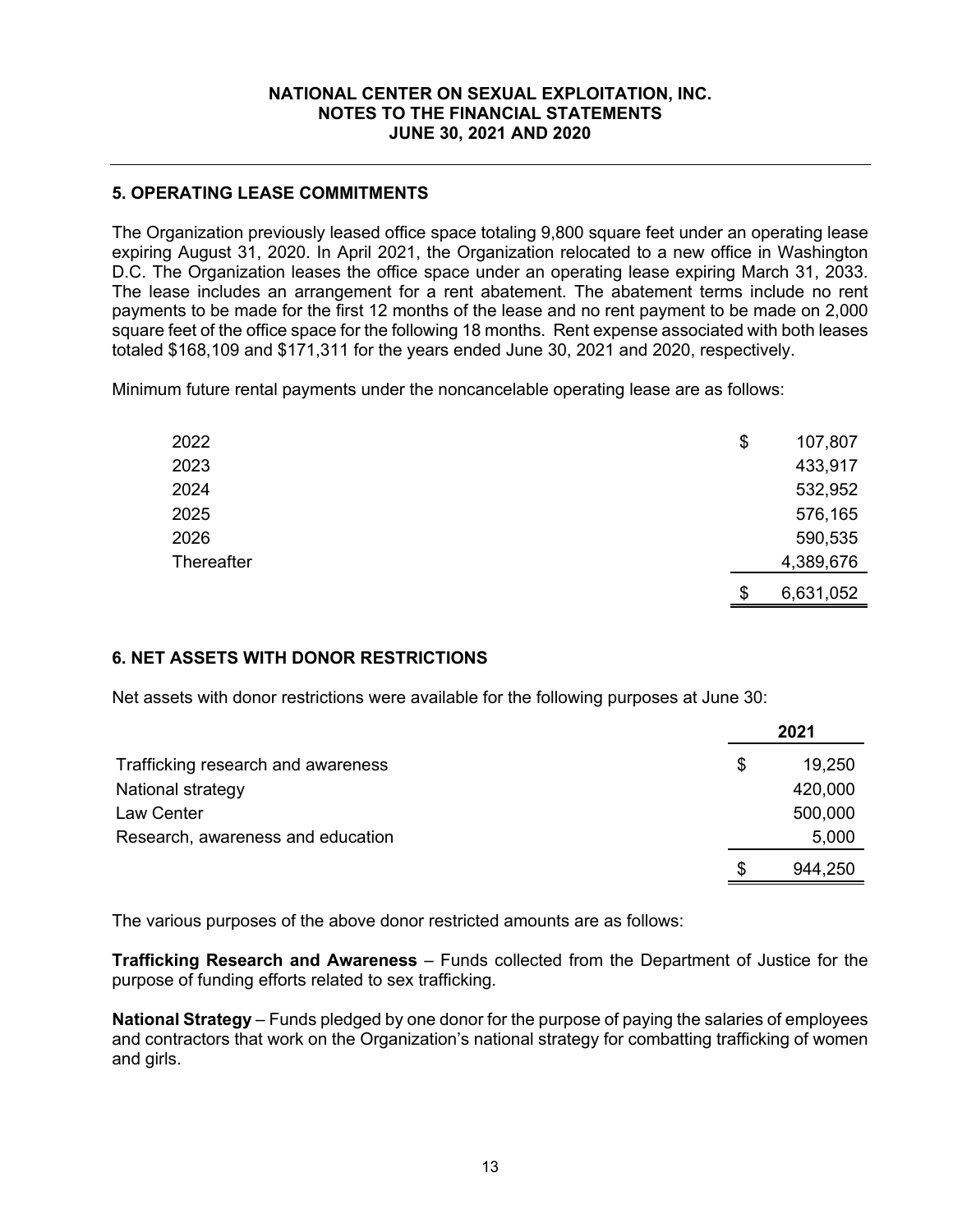# **6. NET ASSETS WITH DONOR RESTRICTIONS – CONTINUED**

**Law Center** – Funds collected from one donor for the purpose of supporting the Organization's law center.

**Research, Awareness and Education** – Funds collected from one donor for the purpose of funding research related to various functions of the Organization.

Net assets with donor restrictions released from restrictions related to trafficking research and awareness during the year ended June 30, 2021, totaled \$19,250.

## **7. RETIREMENT PLAN**

The Organization has adopted a retirement contribution plan for its employees. All employees who have six months of employment are eligible to participate. During the years ended June 30, 2021 and 2020, the Organization matched 100% of the employees' optional contributions up to 5%. During the years ended June 30, 2021 and 2020, the Organization made contributions totaling \$107,391 and \$32,012 to the plan, respectively.

## **8. FAIR VALUE MEASUREMENTS**

Investment income for the years ended June 30, 2021 and 2020, consists of the following:

|                                                | 2021 |         | 2020    |  |
|------------------------------------------------|------|---------|---------|--|
| Unrealized gains                               |      | 263,302 | 17,167  |  |
| Realized gains (losses) on sales of securities |      | 62,077  | (8,586) |  |
|                                                |      | 325,379 | 8,581   |  |

The Organization's assets and liabilities recorded at fair value have been categorized based upon a fair value hierarchy in accordance with generally accepted accounting principles. See Note 1 for a discussion of the Organization's policies regarding this hierarchy.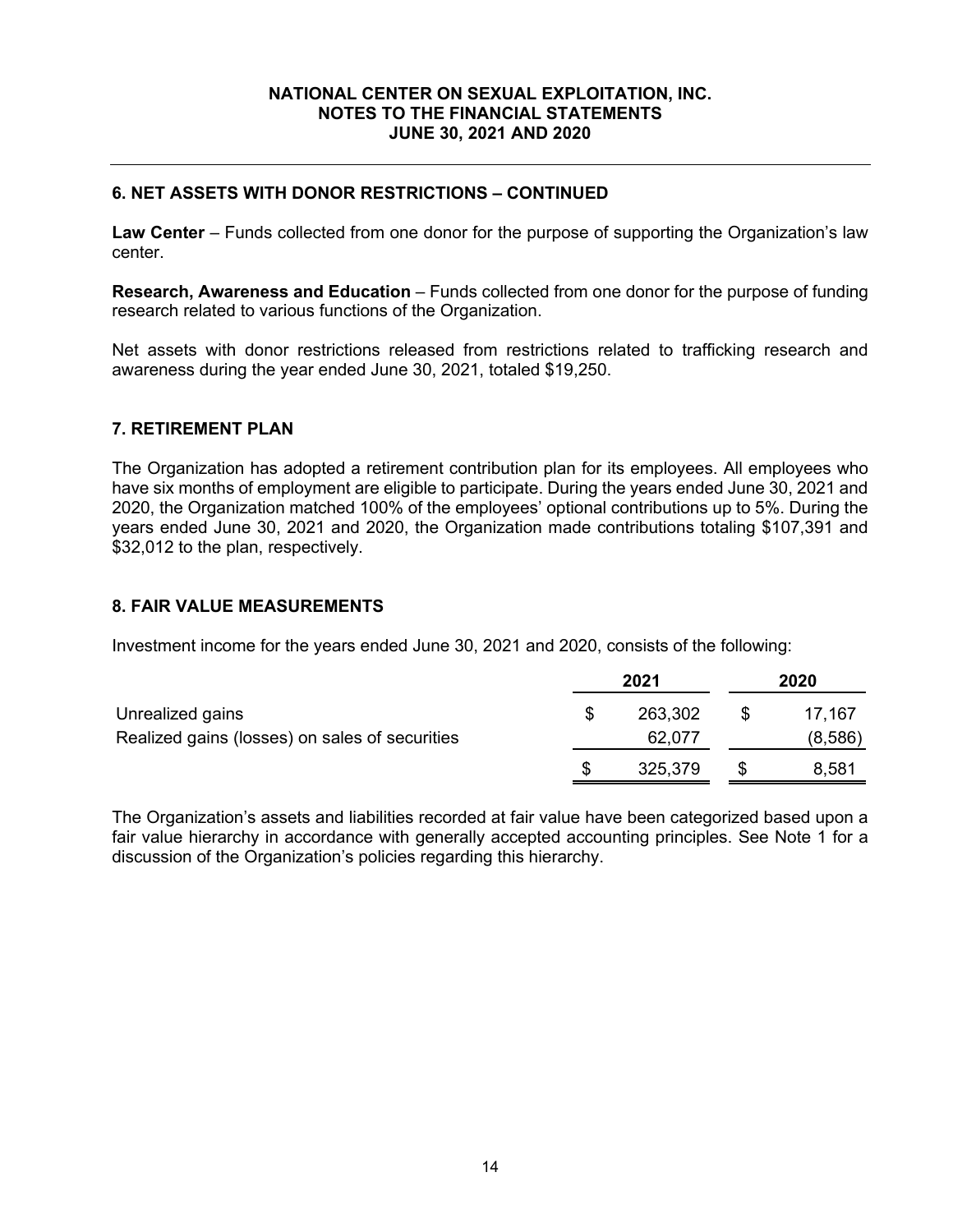# **8. FAIR VALUE MEASUREMENTS – CONTINUED**

The following fair value hierarchy tables present information about the Organization's assets measured or disclosed at fair value on a recurring basis at June 30, 2021 and 2020, respectively:

|                                         | Investment Assets at Fair Value as of June 30, 2021 |         |    |                    |    |         |    |                      |
|-----------------------------------------|-----------------------------------------------------|---------|----|--------------------|----|---------|----|----------------------|
|                                         |                                                     | Level 1 |    | Level 2            |    | Level 3 |    | <b>Fair Value</b>    |
| Mutual funds<br>Fixed income securities | \$                                                  | 630,733 | \$ | 1,891,995          | \$ |         | \$ | 630,733<br>1,891,995 |
| <b>TOTAL</b>                            | S                                                   | 630,733 | \$ | 1,891,995          | \$ |         |    | 2,522,728            |
|                                         | Investment Assets at Fair Value as of June 30, 2020 |         |    |                    |    |         |    |                      |
|                                         |                                                     | Level 1 |    | Level <sub>2</sub> |    | Level 3 |    | <b>Fair Value</b>    |
| Certificates of deposit                 | \$                                                  | 401,778 | \$ |                    | \$ |         | \$ | 401,778              |
| Money markets                           |                                                     | 200,000 |    |                    |    |         |    | 200,000              |
| <b>Mutual funds</b>                     |                                                     | 947,850 |    |                    |    |         |    | 947,850              |
| <b>Fixed income securities</b>          |                                                     |         |    | 272,155            |    |         |    | 272,155              |

# **9. CONTRIBUTIONS CONCENTRATION**

Approximately 58% and 43% of the Organization's contributions were made by three donors for the years ended June 30, 2021 and 2020, respectively. There were no significant concentrations of accounts receivable as of June 30, 2021 or 2020.

**TOTAL**  $\frac{1}{3}$  1,549,628  $\frac{1}{3}$  272,155  $\frac{1}{3}$   $\frac{1}{3}$   $\frac{1}{3}$  1,821,783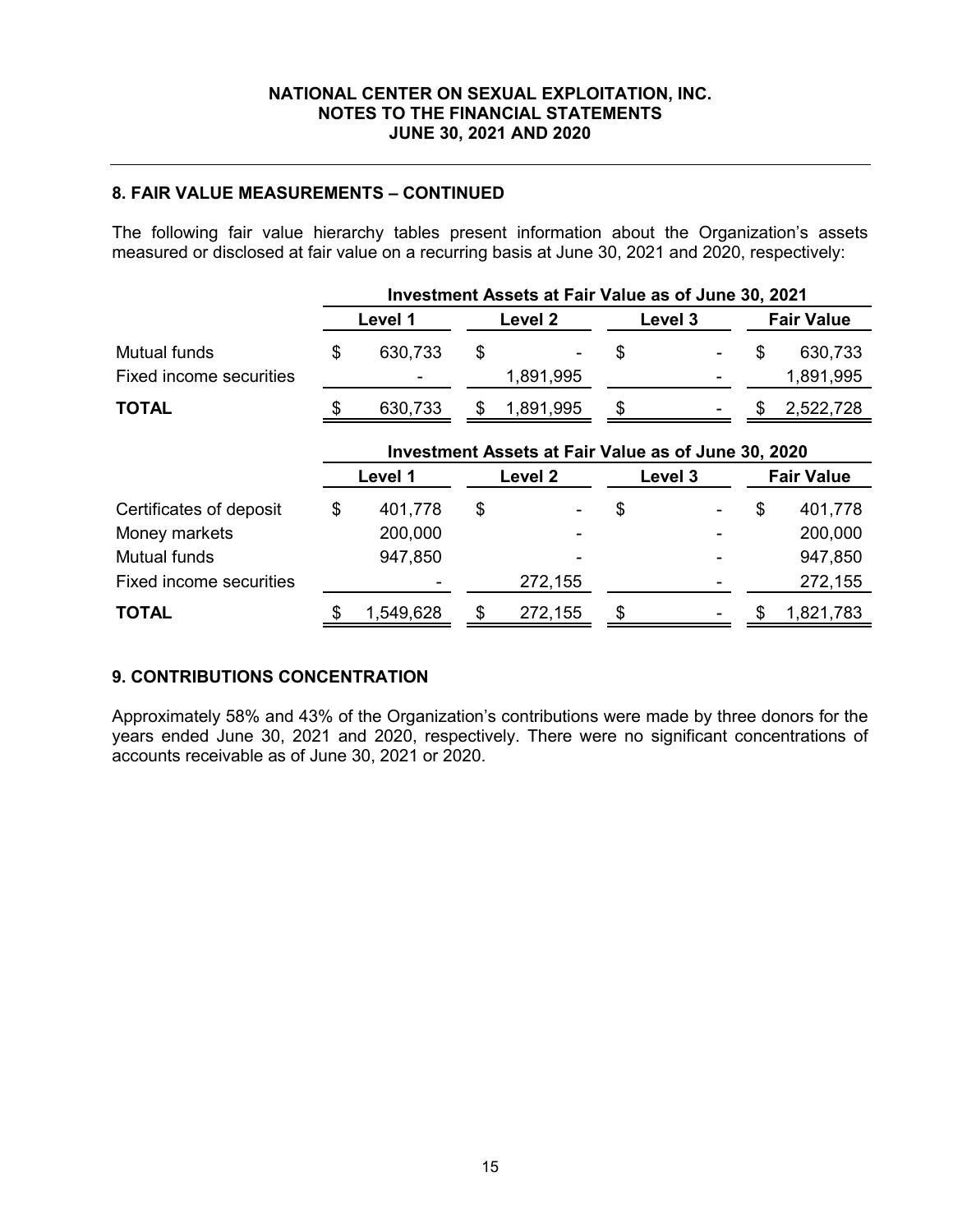## **10. LIQUIDITY AND AVAILABILITY OF RESOURCES**

Financial assets available for general expenditure, that is, without donor or other restrictions limiting their use, within one year of the statement of financial position date, comprise the following at June 30:

|                                                                               | 2021 |           | 2020            |  |
|-------------------------------------------------------------------------------|------|-----------|-----------------|--|
|                                                                               |      |           |                 |  |
| Financial assets, at year end                                                 |      |           |                 |  |
| Cash                                                                          | \$   | 632,207   | \$<br>1,645,863 |  |
| Short-term investments                                                        |      |           | 100,000         |  |
| Accounts receivable, net                                                      |      | 132,210   | 24,517          |  |
| Pledges receivable, net                                                       |      | 437,500   |                 |  |
| Long term investments without donor restrictions                              |      | 2,522,728 | 1,721,783       |  |
| Total financial assets at June 30                                             |      | 3,724,645 | 3,492,163       |  |
| Less: assets unavailable for general expenditures within<br>one year, due to: |      |           |                 |  |
| Donor-imposed restrictions                                                    |      | 437,500   |                 |  |
| Total financial assets and liquidity resources                                |      |           |                 |  |
| available within one year                                                     |      | 3,287,145 | \$<br>3,492,163 |  |

The Organization obtains certain support from donor-restricted contributions. Because a donor's restriction requires resources to be used for a particular purpose or in a future period, the Organization must maintain sufficient resources to meet those responsibilities of its donors. Income from donorrestricted endowments is available for general use. Donor-restricted endowment funds are not available for general expenditure. Due to the donor restrictions above, certain financial assets may not be available for general expenditure within one year.